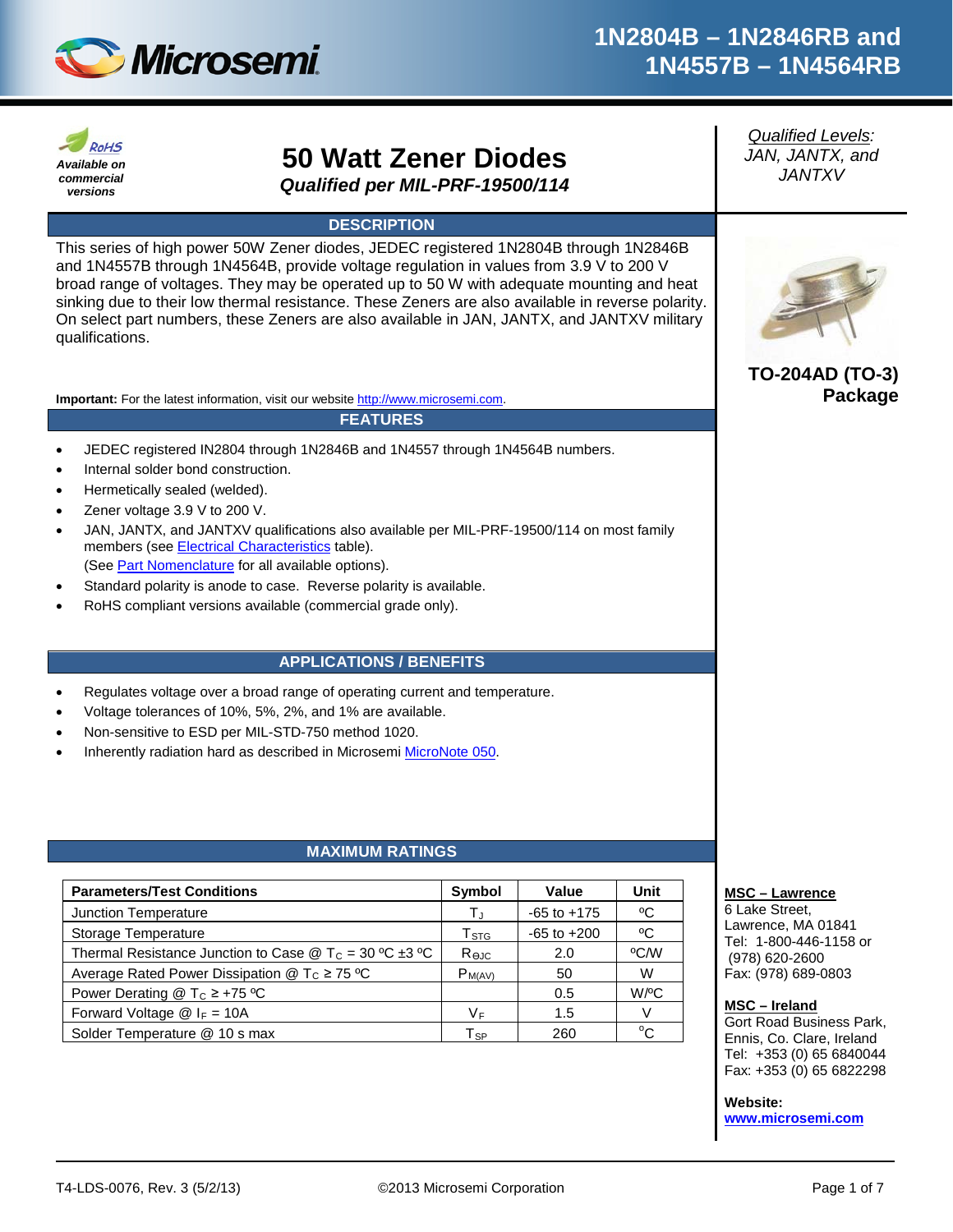

## **MECHANICAL and PACKAGING**

- CASE: Industry standard TO-3 (TO-204AD), hermetically sealed, 0.052 inch diameter pins.
- FINISH: Solder dipped tin-lead over nickel plated alloy 52. Solderable per MIL-STD-750 method 2026. RoHS compliant mattetin plating is also available on commercial grade only.
- POLARITY: Standard polarity units are connected anode to case. Reverse polarity (cathode to case) is indicated by suffix R. In either example, both pins are common with one another as anode or cathode (see [Figure 2\)](#page-5-0).
- WEIGHT: Approximately 15 grams.

(Anode to Case)

- MOUNTING HARDWARE: Consult factory for optional insulator and sheet metal screws.
- See [Package Dimensions](#page-6-0) on last page.

### **PART NOMENCLATURE**

<span id="page-1-0"></span>

| <b>SYMBOLS &amp; DEFINITIONS</b> |                                                                                                                                                                                                                                                    |  |  |
|----------------------------------|----------------------------------------------------------------------------------------------------------------------------------------------------------------------------------------------------------------------------------------------------|--|--|
| Symbol                           | <b>Definition</b>                                                                                                                                                                                                                                  |  |  |
| $\mathsf{I}_{\mathsf{R}}$        | Reverse Current: The maximum reverse (leakage) current that will flow at the specified voltage and temperature.                                                                                                                                    |  |  |
| $I_z$ , $I_{ZT}$ , $I_{ZK}$      | Regulator Current: The dc regulator current ( $I_z$ ), at a specified test point ( $I_{ZT}$ ), near breakdown knee ( $I_{ZK}$ ).                                                                                                                   |  |  |
| <b>I</b> <sub>ZM</sub>           | Maximum Regulator (Zener) Current: The maximum rated dc current for the specified power rating.                                                                                                                                                    |  |  |
| $V_{R}$                          | Reverse Voltage: The reverse voltage dc value, no alternating component.                                                                                                                                                                           |  |  |
| V <sub>F</sub>                   | Maximum Forward Voltage: The maximum forward voltage the device will exhibit at a specified current.                                                                                                                                               |  |  |
| V <sub>z</sub>                   | Zener Voltage: The Zener voltage the device will exhibit at a specified current $(l_z)$ in its breakdown region.                                                                                                                                   |  |  |
| $Z_{ZT}$ or $Z_{ZK}$             | Dynamic Impedance: The small signal impedance of the diode when biased to operate in its breakdown region at a<br>specified rms current modulation (typically 10% of $I_{ZT}$ or $I_{ZK}$ ) and superimposed on $I_{ZT}$ or $I_{ZK}$ respectively. |  |  |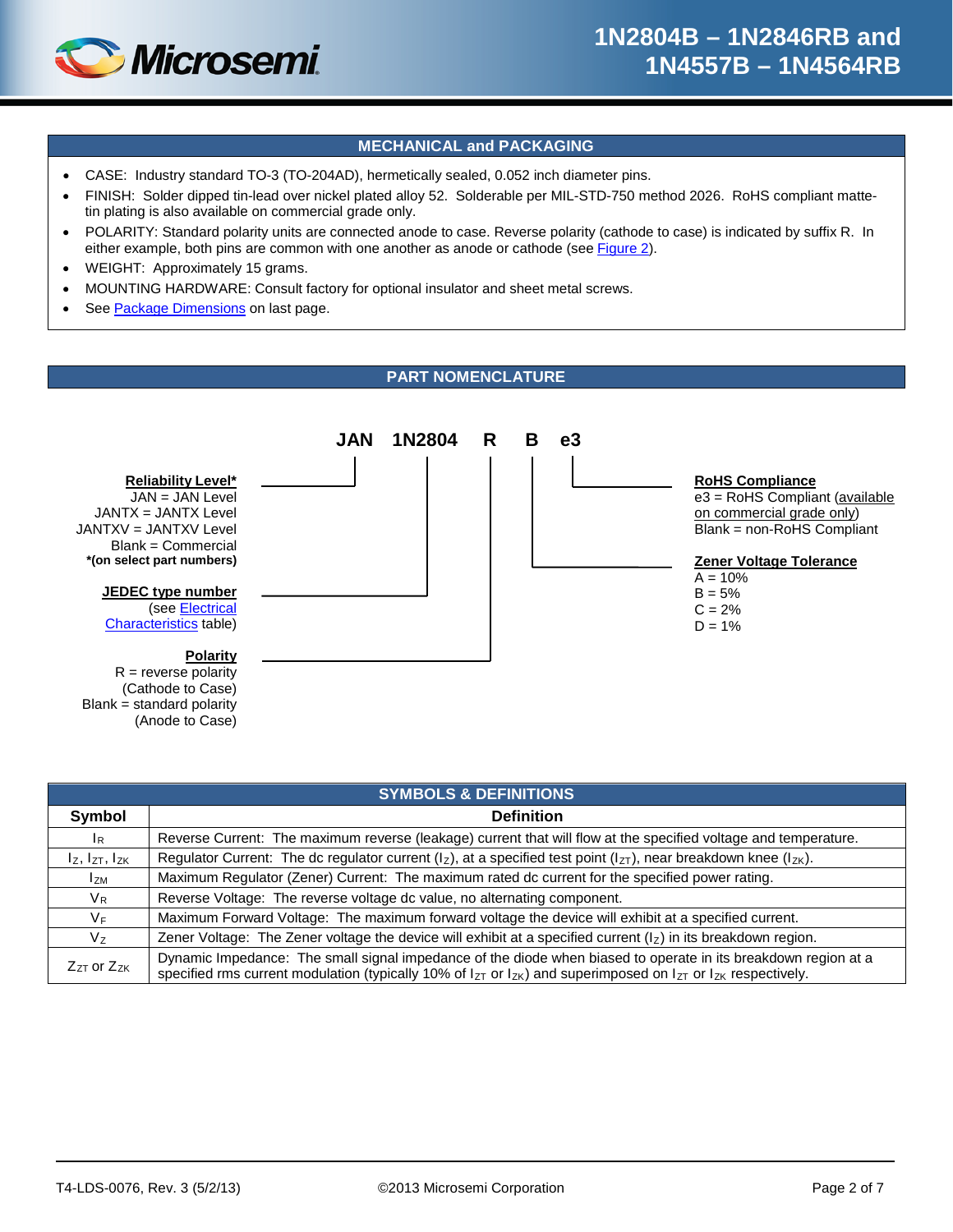

<span id="page-2-0"></span>

| * ELECTRICAL CHARACTERISTICS $\textcircled{ }T_{\text{C}}$ = 30°C ±3°C unless otherwise noted                     |                      |                |                                        |                 |                        |                    |                   |                |  |
|-------------------------------------------------------------------------------------------------------------------|----------------------|----------------|----------------------------------------|-----------------|------------------------|--------------------|-------------------|----------------|--|
|                                                                                                                   | <b>NOMINAL</b>       | <b>ZENER</b>   | <b>MAXIMUM DYNAMIC</b>                 |                 | <b>MAX DC ZENER</b>    | <b>TYPICAL</b>     | MAX**             |                |  |
| <b>JEDEC</b>                                                                                                      | <b>ZENER</b>         | <b>TEST</b>    | <b>IMPEDANCE</b>                       |                 | <b>CURRENT</b>         | <b>TEMPERATURE</b> |                   | <b>REVERSE</b> |  |
| <b>TYPE</b>                                                                                                       | <b>VOLTAGE</b>       | <b>CURRENT</b> | (NOTE 2)                               |                 | $(I_{ZM})$ @ 75°C      | <b>COEFFICIENT</b> | <b>CURRENT</b>    |                |  |
| <b>NUMBER</b>                                                                                                     | $V_z \otimes I_{ZT}$ | $(I_{ZT})$     | $Z_{ZK}$ @ 1 mA<br>$Z_{ZT}$ @ $I_{ZT}$ |                 | Stud Temp.<br>(Note 3) | $\alpha_{\nu z}$   | $I_R \otimes V_R$ |                |  |
| (Note 1)                                                                                                          |                      |                | $(I_{ZK})$                             |                 |                        |                    |                   |                |  |
|                                                                                                                   | <b>Volts</b>         | mA             | Ohms                                   | Ohms            | mA                     | %/°C               | μA                | <b>Volts</b>   |  |
| †1N4557B                                                                                                          | 3.9                  | 3200           | 0.16                                   | 400             | 10,000                 | $-0.050$           | 150               | 0.5            |  |
| †1N4558B                                                                                                          | 4.3                  | 2900           | 0.16<br>0.12                           | 500<br>600      | 9,000                  | $-0.035$           | 150               | 0.5            |  |
| †1N4559B<br><b>†1N4560B</b>                                                                                       | 4.7<br>5.1           | 2650<br>2450   | 0.12                                   | 650             | 8,000<br>7,500         | ±0.015<br>0.035    | 100<br>20         | 1.0<br>1.0     |  |
| †1N4561B                                                                                                          | 5.6                  | 2250           | 0.12                                   | 900             | 7,000                  | 0.050              | 20                | 1.0            |  |
| †1N4562B                                                                                                          | 6.2                  | 2000           | 0.14                                   | 1000            | 6,500                  | 0.055              | 20                | 2.0            |  |
| 1N4563B                                                                                                           | 6.8                  | 1850           | 0.16                                   | 200             | 6,650                  | 0.053              | 10                | 2.0            |  |
| 1N4564B                                                                                                           | 7.5                  | 1650           | 0.24                                   | 100             | 6,050                  | 0.057              | 10                | 3.0            |  |
| †1N2804B                                                                                                          | 6.8                  | 1850           | 0.2                                    | $\overline{70}$ | 7,000                  | 0.057              | 150               | 4.5            |  |
| †1N2805B                                                                                                          | 7.5                  | 1700           | 0.3                                    | 70              | 6,360                  | 0.067              | 100               | $5.0\,$        |  |
| †1N2806B                                                                                                          | 8.2                  | 1500           | 0.4                                    | 70              | 5,800                  | 0.070              | 50                | 5.4            |  |
| †1N2807B                                                                                                          | 9.1                  | 1370           | 0.5                                    | 70              | 5,240                  | 0.075              | 25                | 6.1            |  |
| <b>†1N2808B</b>                                                                                                   | 10                   | 1200           | 0.6                                    | 80              | 4,760                  | 0.081              | 25                | 6.7            |  |
| <b>†1N2809B</b>                                                                                                   | 11                   | 1100           | 0.8                                    | 80              | 4,330                  | 0.085              | 10                | 8.4            |  |
| †1N2810B                                                                                                          | 12                   | 1000           | 1.0                                    | 80              | 3,970                  | 0.079              | 10                | 9.1            |  |
| †1N2811B<br>1N2812B                                                                                               | 13<br>14             | 960            | 1.1<br>1.2                             | 80              | 3,750                  | 0.080<br>0.070     | 10<br>10          | 9.9            |  |
| †1N2813B                                                                                                          | 15                   | 890<br>830     | 1.4                                    | 80<br>80        | 3,400<br>3,170         | 0.082              | 10                | 10.6<br>11.4   |  |
| †1N2814B                                                                                                          | 16                   | 780            | 1.6                                    | 80              | 2,970                  | 0.083              | 10                | 12.2           |  |
| 1N2815B                                                                                                           | 17                   | 740            | 1.8                                    | 80              | 2,750                  | 0.075              | 10                | 13.0           |  |
| †1N2816B                                                                                                          | 18                   | 700            | 2.0                                    | 80              | 2,640                  | 0.085              | 10                | 13.7           |  |
| 1N2817B                                                                                                           | 19                   | 660            | 2.2                                    | 80              | 2,450                  | 0.075              | 10                | 14.4           |  |
| †1N2818B                                                                                                          | 20                   | 630            | 2.4                                    | 80              | 2,380                  | 0.086              | 10                | 15.2           |  |
| †1N2819B                                                                                                          | 22                   | 570            | 2.5                                    | 80              | 2,160                  | 0.087              | 10                | 16.7           |  |
| †1N2820B                                                                                                          | 24                   | 520            | 2.6                                    | 80              | 1,980                  | 0.088              | 10                | 18.2           |  |
| 1N2821B                                                                                                           | 25                   | 500            | 2.7                                    | 80              | 1,850                  | 0.080              | 10                | 19.0           |  |
| †1N2822B                                                                                                          | 27                   | 460            | 2.8                                    | 90              | 1,760                  | 0.090              | 10                | 20.6           |  |
| <b>†1N2823B</b>                                                                                                   | 30                   | 420            | 3.0                                    | 90              | 1,590                  | 0.091              | 10                | 22.8           |  |
| †1N2824B                                                                                                          | 33                   | 380            | 3.2                                    | 90              | 1,440                  | 0.092              | 10                | 25.1           |  |
| <b>†1N2825B</b><br>†1N2826B                                                                                       | 36<br>39             | 350<br>320     | 3.5<br>4.0                             | 90<br>90        | 1,320<br>1,220         | 0.093<br>0.094     | 10<br>10          | 27.4<br>29.7   |  |
| <b>†1N2827B</b>                                                                                                   | 43                   | 290            | 4.5                                    | 90              | 1,000                  | 0.095              | 10                | 32.7           |  |
| 1N2828B                                                                                                           | 45                   | 280            | 4.5                                    | 100             | 1,030                  | 0.090              | 10                | 34.2           |  |
| †1N2829B                                                                                                          | 47                   | 270            | 5.0                                    | 100             | 1,020                  | 0.095              | 10                | 35.8           |  |
| 1N2830B                                                                                                           | 50                   | 250            | 5.0                                    | 100             | 935                    | 0.090              | 10                | 38.0           |  |
| <b>†1N2831B</b>                                                                                                   | 51                   | 245            | 5.2                                    | 100             | 930                    | 0.096              | 10                | 38.8           |  |
| †1N2832B                                                                                                          | 56                   | 220            | 6                                      | 110             | 850                    | 0.096              | 10                | 42.6           |  |
| †1N2833B                                                                                                          | 62                   | 200            | 7                                      | 120             | 770                    | 0.097              | 10                | 47.1           |  |
| †1N2834B                                                                                                          | 68                   | 180            | 8                                      | 140             | 700                    | 0.097              | 10                | 51.7           |  |
| †1N2835B                                                                                                          | ${\bf 75}$           | 170            | 9                                      | 150             | 640                    | 0.098              | 10                | 56.0           |  |
| <b>†1N2836B</b>                                                                                                   | 82                   | 150            | 11                                     | 160             | 580                    | 0.098              | 10                | 62.2           |  |
| <b>†1N2837B</b>                                                                                                   | 91                   | 140            | 15                                     | 180             | 530                    | 0.099              | 10                | 69.2           |  |
| <b>†1N2838B</b><br>1N2839B                                                                                        | 100<br>105           | 120<br>120     | 20<br>25                               | 200<br>210      | 480<br>430             | 0.100<br>0.090     | 10<br>10          | 76.0<br>79.8   |  |
| †1N2840B                                                                                                          | 110                  | 110            | 30                                     | 220             | 430                    | 0.100              | 10                | 83.6           |  |
| †1N2841B                                                                                                          | 120                  | 100            | 40                                     | 240             | 400                    | 0.100              | 10                | 91.2           |  |
| †1N2842B                                                                                                          | 130                  | 95             | 50                                     | 275             | 370                    | 0.100              | 10                | 98.8           |  |
| †1N2843B                                                                                                          | 150                  | 85             | 75                                     | 400             | 320                    | 0.100              | 10                | 114.0          |  |
| †1N2844B                                                                                                          | 160                  | 80             | 80                                     | 450             | 300                    | 0.100              | 10                | 121.6          |  |
| <b>†1N2845B</b>                                                                                                   | 180                  | 68             | 90                                     | 525             | 260                    | 0.100              | 10                | 136.8          |  |
| <b>†1N2846B</b>                                                                                                   | 200                  | 65             | 100                                    | 600             | 240                    | 0.100              | 10                | 152.0          |  |
| † Have JAN, JANTX and JANTXV Qualifications to MIL-PRF-19500/114<br>* JEDEC Registered Data.<br>**Not JEDEC Data. |                      |                |                                        |                 |                        |                    |                   |                |  |

*See notes on following page.*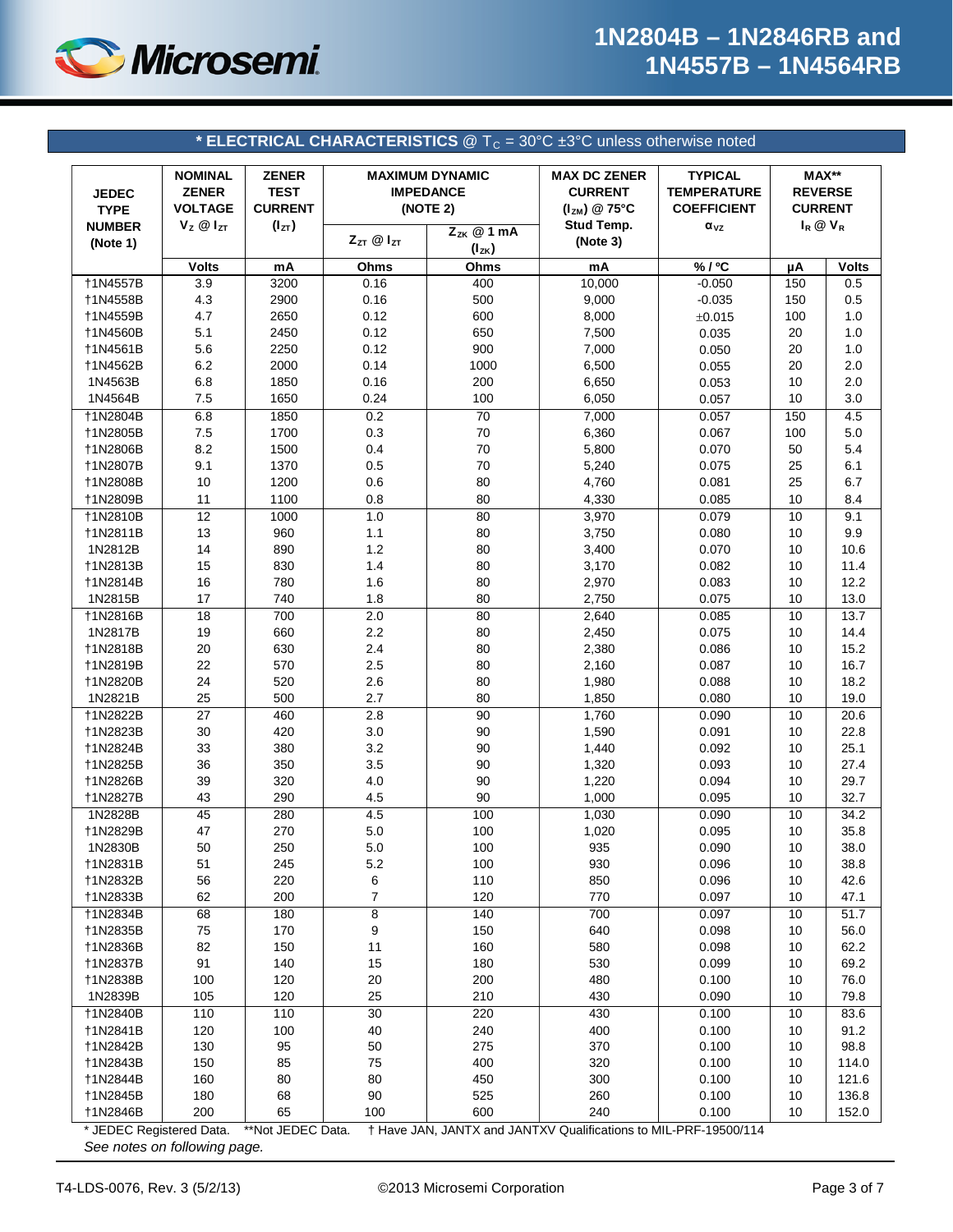

#### **NOTES:**

- 1. The JEDEC type numbers shown (B suffix) have a +/- 5 % tolerance on nominal Zener voltage.
- 2. Zener voltage ( $V_Z$ ) is measured with junction in thermal equilibrium with 30 °C base temperature. The test currents ( $I_{ZT}$ ) have been selected so that at nominal voltages the dissipation is a constant 12.5 watts. This results in a nominal junction temperature rise of 18.75 °C.
- 3. The Zener impedance is derived from the 60 cycle ac voltage, which results when an ac current having an rms value equal to 10% of the dc Zener current ( $I_{ZT}$  or  $I_{ZK}$ ) is superimposed on  $I_{ZT}$  or  $I_{ZK}$ . Zener impedance is measured at 2 points to ensure a sharp knee on the breakdown curve and to eliminate unstable units. A curve showing the variation of Zener impedance vs. Zener current for six representative types is shown i[n Figure 3.](#page-5-1) Also se[e MicroNote 202](http://www.microsemi.com/document-portal/doc_download/14614-zener-voltage-regulation-with-current) for further information.
- 4. The values of  $I_{ZM}$  are calculated for a +/- 5 % tolerance on nominal Zener voltage. Allowance has been made for the rise in Zener voltage above  $V_{ZT}$  that results from Zener impedance and the increase in junction temperature as power dissipation approaches 50 watts. In the case of individual diodes,  $I_{ZM}$  is that value of current that results in a dissipation of 50 watts.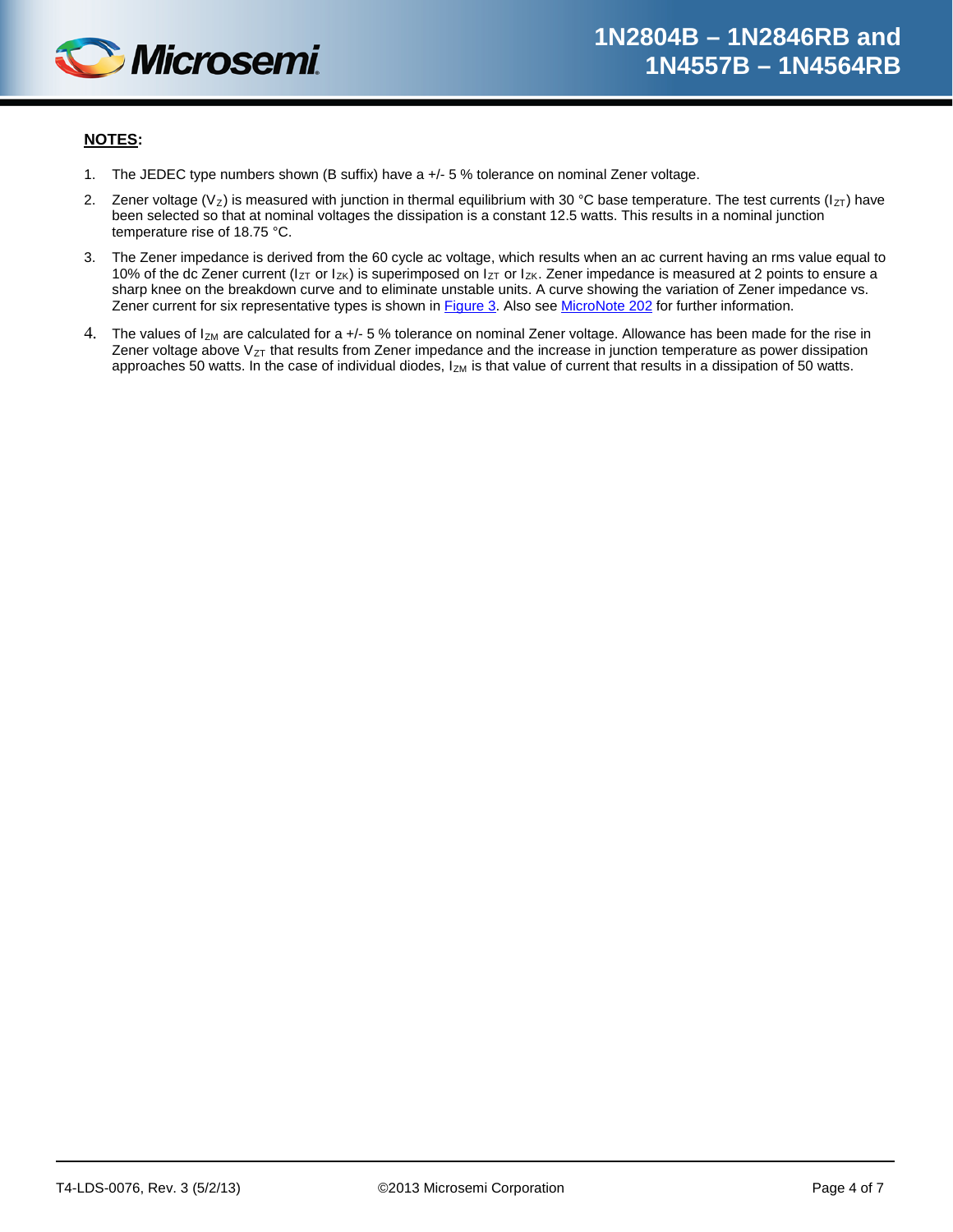

**GRAPHS**



**FIGURE 2** Typical circuit connections for anode-to-case and cathode-to-case polarities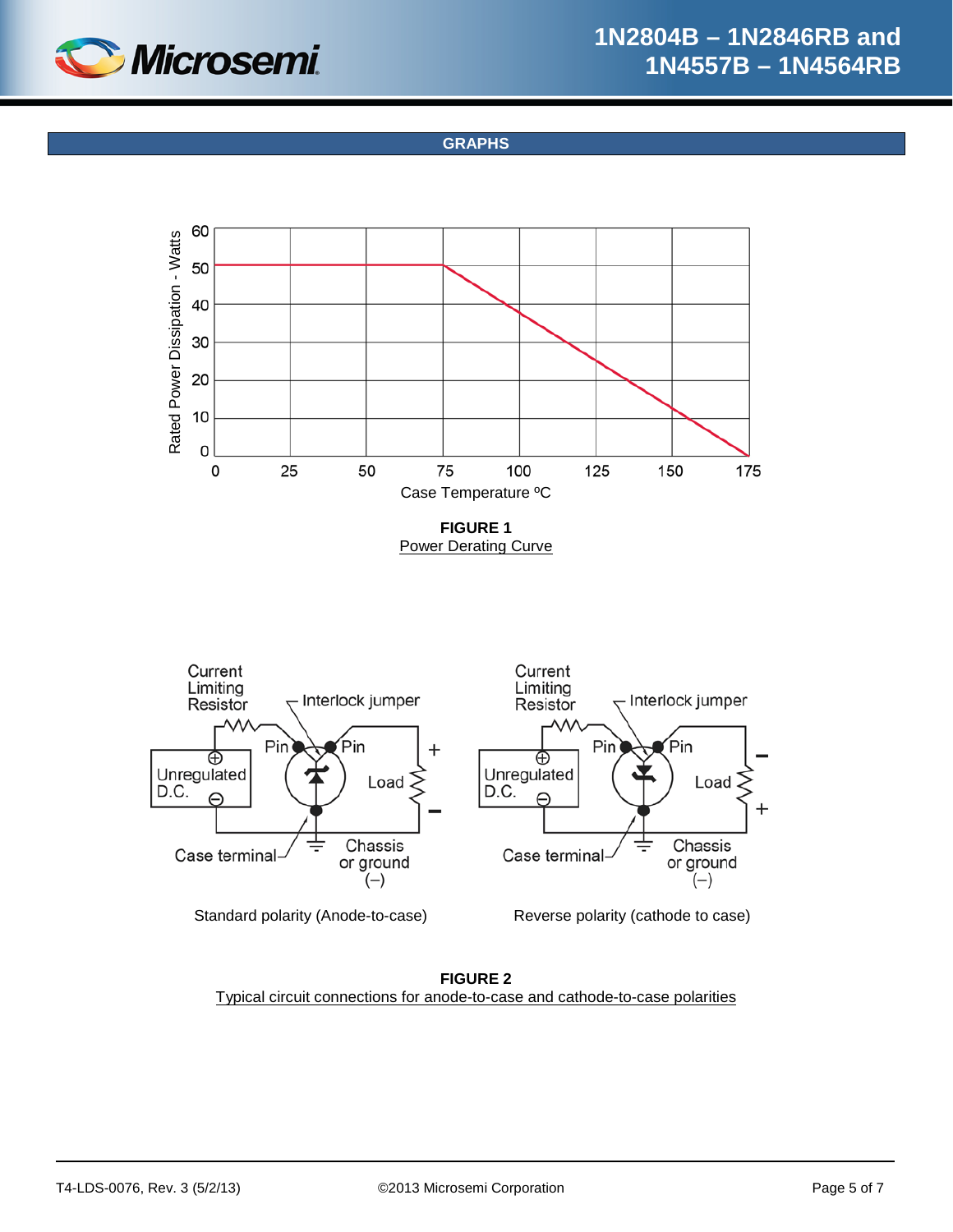<span id="page-5-0"></span>

**GRAPHS**

<span id="page-5-1"></span>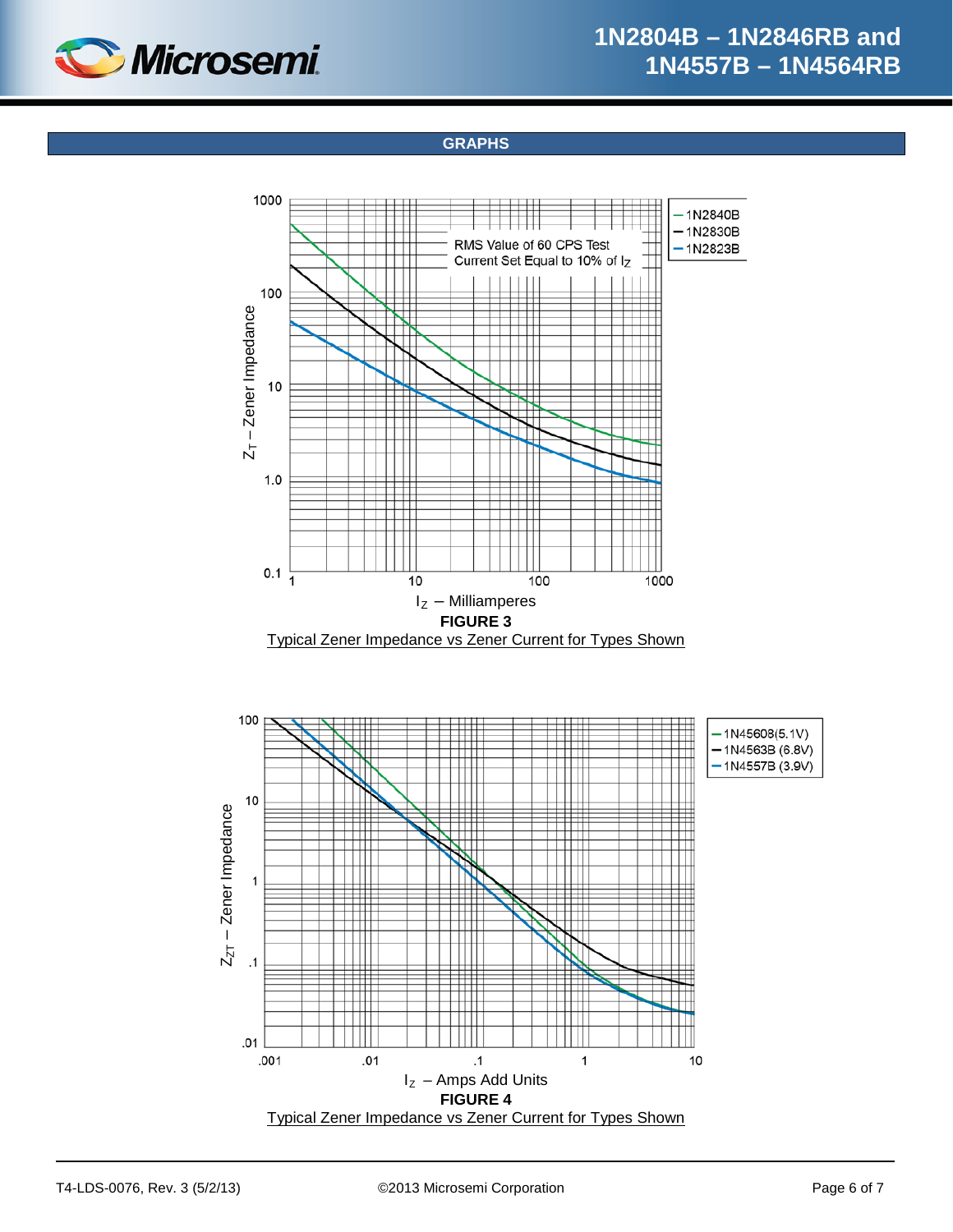

# **1N2804B – 1N2846RB and 1N4557B – 1N4564RB**

# **PACKAGE DIMENSIONS**

<span id="page-6-0"></span>

| Ltr             | <b>Inches</b> |       | <b>Millimeters</b> | <b>Notes</b> |                |
|-----------------|---------------|-------|--------------------|--------------|----------------|
|                 | Min           | Max   | Min                | Max          |                |
| <b>CD</b>       |               | 0.875 |                    | 22.23        |                |
| CН              | 0.270         | 0.380 | 6.86               | 9.65         |                |
| HR              | 0.495         | 0.525 | 12.57              | 13.34        |                |
| HR <sub>1</sub> | 0.131         | 0.188 | 3.33               | 4.78         |                |
| HТ              | 0.060         | 0.135 | 1.52               | 3.43         |                |
| LD              | 0.048         | 0.053 | 1.22               | 1.35         |                |
| LL              | 0.312         | 0.500 | 7.92               | 12.70        |                |
| L1              |               | 0.050 |                    | 1.27         |                |
| <b>MHD</b>      | 0.151         | 0.165 | 3.84               | 4.19         |                |
| <b>MHS</b>      | 1.177         | 1.197 | 29.90              | 30.40        |                |
| <b>OL</b>       | 1.520         | 1.540 | 38.61              | 39.12        |                |
| ΟW              | 0.900         | 1.10  | 22.86              | 27.94        |                |
| PS              | 0.420         | 0.440 | 10.67              | 11.18        | 2              |
| PS1             | 0.205         | 0.225 | 5.21               | 5.72         | $\overline{2}$ |
| S1              | 0.655         | 0.675 | 16.64              | 17.15        |                |

#### **NOTES:**

- 1. Dimensions are in inches. Millimeters are given for general information only.
- 2. These dimensions should be measured at points 0.050 inch (1.27 mm) +0.005 inch (+0.13 mm) –0.000 inch (–0.00 mm) below seating plane.
- 3. The seating plane of the header shall be flat within 0.001 inch (0.03 mm) concave to 0.004 inch (0.10 mm) convex 0.001 inch (0.03 mm) concave to 0.006 inch (0.15 mm) convex overall.
- 4. Pins 1 and 2 are internally connected with an internal jumper.
- 5. Devices with RB suffix (reverse polarity) have the cathode internally connected to the case.
- 6. In accordance with ASME Y14.5M, diameters are equivalent to Φx symbology.